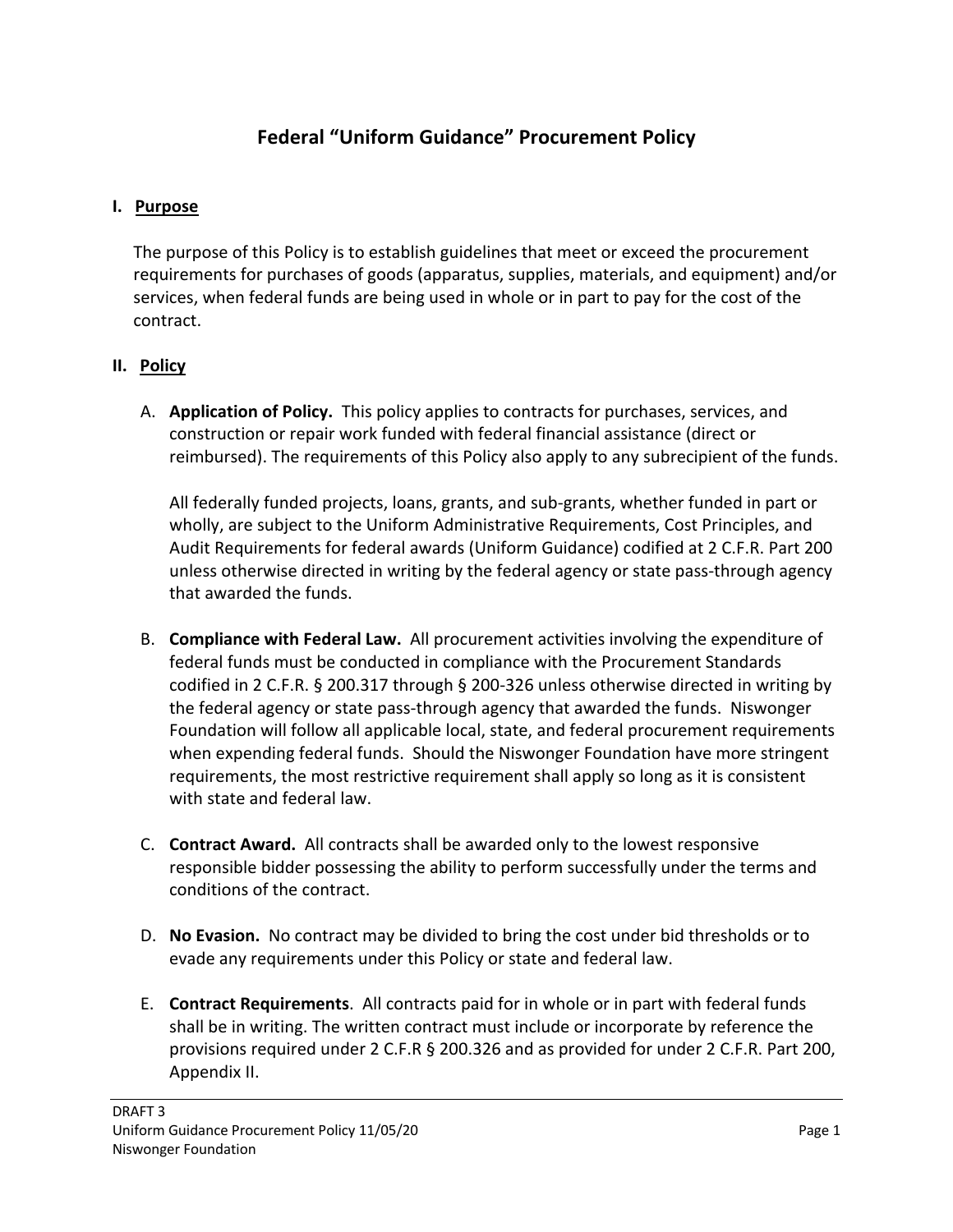- F. **Contractors' Conflict of Interest.** Designers, suppliers, and contractors that assist in the development or drafting of specifications, requirements, statements of work, invitation for bids or requests for proposals shall be excluded from competing for such requirements.
- G. **Approval and Modification.** The administrative procedures contained in this Policy are administrative and may be changed as necessary at the staff level to comply with state and federal law.

#### **III. General Procurement Standards and Procedures:**

Either the Purchasing Department or the Requesting Department shall procure all contracts in accordance with the requirements of this Section of the Policy.

- **A. Necessity.** Purchases must be necessary to perform the scope of work and must avoid acquisition of unnecessary or duplicative items. The Purchasing Department and/or the Requesting Department should check with the federal surplus property agency prior to buying new items when feasible and less expensive. Strategic sourcing should be considered with other departments and/or agencies who have similar needs to consolidate procurements and services to obtain better pricing.
- **B. Clear Specifications.** All solicitations must incorporate a clear and accurate description of the technical requirements for the materials, products, or services to be procured, and shall include all other requirements which bidders must fulfill and all other factors to be used in evaluating bids or proposals. Technical requirements must not contain features that restrict competition.
- **C. Notice of Federal Funding.** All bid solicitations must acknowledge the use of federal funding for the contract. In addition, all prospective bidders or offerors must acknowledge that funding is contingent upon compliance with all terms and conditions of the funding award.
- **D. Compliance by Contractors.** All solicitations shall inform prospective contractors that they must comply with all applicable federal laws, regulations, executive orders, and terms and conditions of the funding award.
- **E. Fixed Price.** Solicitations must state that bidders shall submit bids on a fixed price basis and that the contract shall be awarded on this basis unless otherwise provided for in this Policy. Cost plus percentage of cost contracts are prohibited*.* Time and materials contracts are prohibited in most circumstances. Time and materials contracts will not be used unless no other form of contract is suitable and the contract includes a "Not to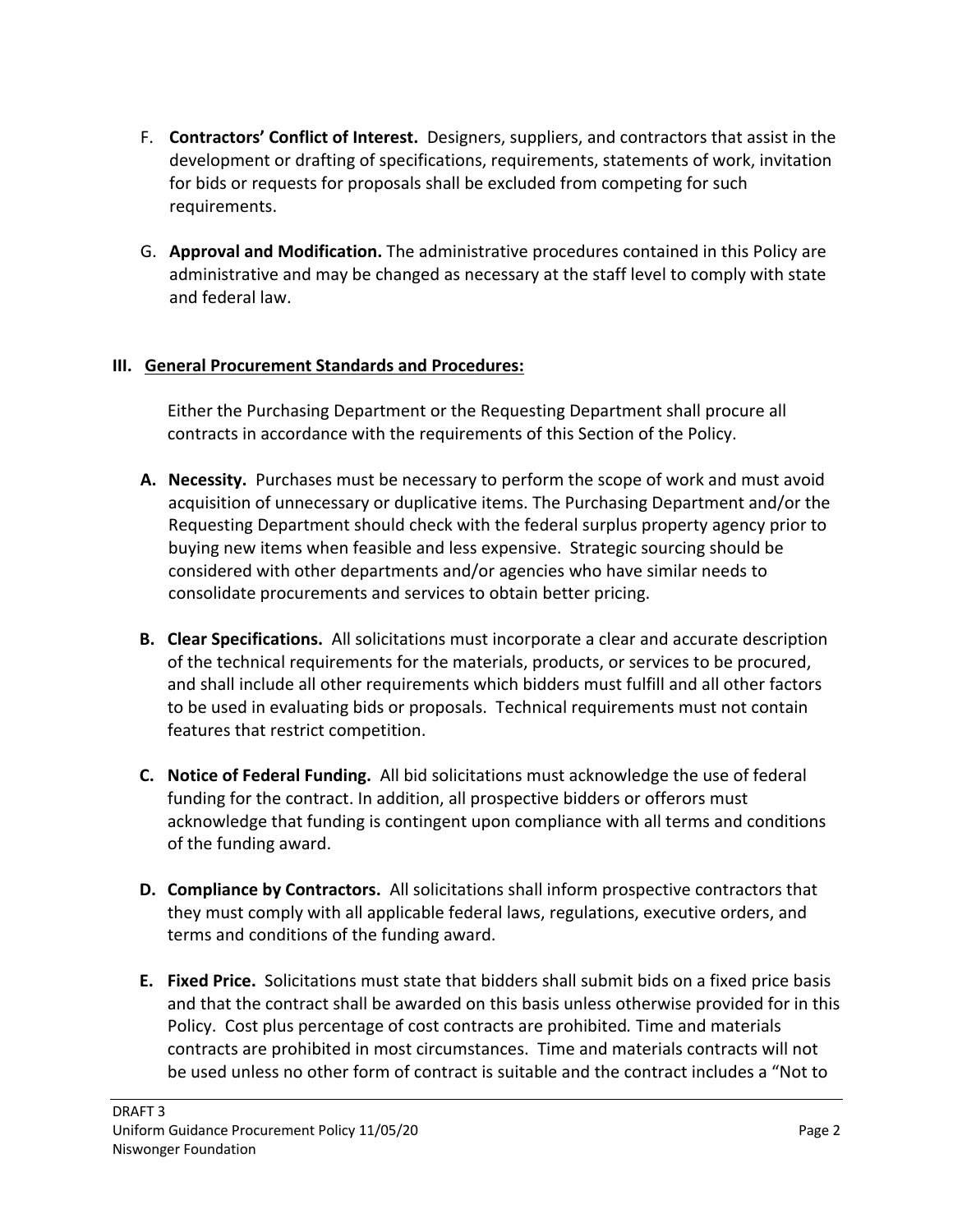Exceed" amount. A time and materials contract shall not be awarded without express written permission of the federal agency or state pass-through agency that awarded the funds.

- **F. Use of Brand Names.** When possible, performance or functional specifications are preferred to allow for more competition leaving the determination of how to reach the required result to the contractor. Brand names may be used only when it is impractical or uneconomical to write a clear and accurate description of the requirement(s). When a brand name is listed, it is used as reference only and "or equal" must be included in the description.
- **G. Lease versus Purchase.** Under certain circumstances, it may be necessary to perform an analysis of lease versus purchase alternatives to determine the most economical approach.
- **H. Affirmative Steps for M/WBE Participation.** All necessary affirmative steps to assure that minority businesses, women's business enterprises, and labor surplus area firms are used when possible. Affirmative steps must include:
	- a. Placing qualified small and minority businesses and women's business enterprises on solicitation lists;
	- b. Assuring that small and minority businesses, and women's business enterprises are solicited whenever they are potential sources;
	- c. Dividing total requirements, when economically feasible, into smaller tasks or quantities to permit maximum participation by small and minority businesses, and women's business enterprises;
	- d. Establishing delivery schedules, where the requirement permits, which encourage participation by small and minority businesses, and women's business enterprises;
	- e. Using the services and assistance, as appropriate, of such organizations as the Small Business Administration and the Minority Business Development Agency of the Department of Commerce; and
	- f. Requiring the prime contractor, if subcontracts are to be let, to take the affirmative steps listed in paragraphs (1) through (5) of this section.
- **I. Documentation.** Documentation must be maintained by the Purchasing Department and/or the Requesting Department detailing the history of all procurements. The documentation should include the procurement method used, contract type, basis for contractor selection, price, sources solicited, public notices, cost analysis, bid documents, addenda, amendments, contractor's responsiveness, notice of award, copies of notices to unsuccessful bidders or offerors, record of protests or disputes, bond documents, notice to proceed, purchase order, and contract. All documentation relating to the award of any contract must be made available to the granting agency upon request.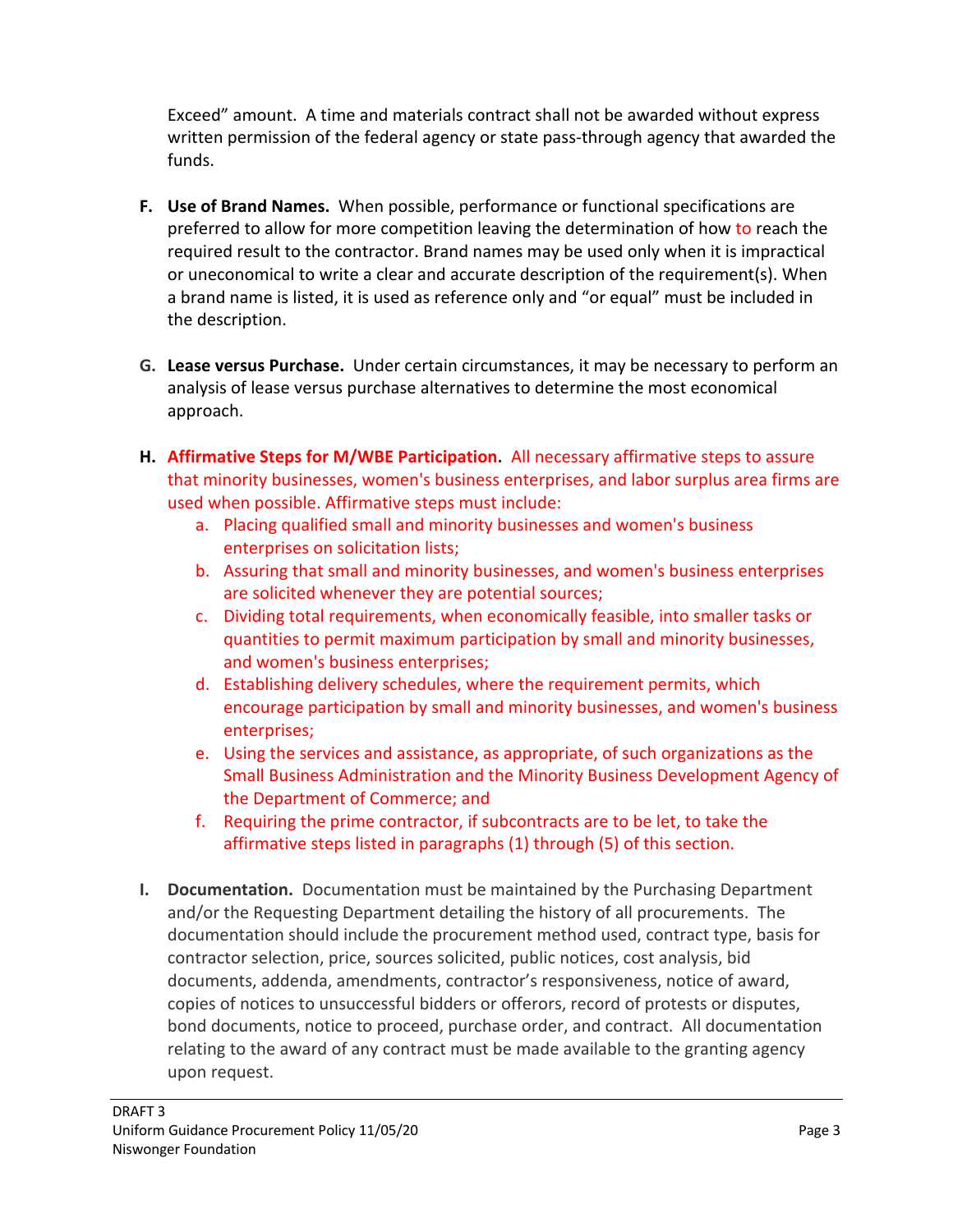- **J. Cost Estimate.** For all procurements costing \$250,000 or more, the Purchasing Department and/or Requesting Department shall develop an estimate of the cost of the procurement prior to soliciting bids. Cost estimates may be developed by reviewing prior contract costs, online review of similar products or services, or other means by which a good faith cost estimate may be obtained. Cost estimates for construction and repair contracts may be developed by the project designer.
- **K. Contract Requirements.** The Requesting Department must prepare a written contract incorporating the provisions referenced in Section II.C of this Policy.
- **L. Debarment.** No contract shall be awarded to a contractor that is debarred, suspended, or otherwise excluded from or ineligible for participation in Federal assistance programs or activities. This source of this determination is the directory of parties excluded from Federal Procurement and Non-Procurement Programs, available at https://www.sam.gov/SAM.
- **M. Contractor Oversight.** The Requesting Department receiving the federal funding must maintain oversight of the contract to ensure that the contractor is performing in accordance with the contract terms, conditions, and specifications.
- **N. Open Competition.** Solicitations shall be prepared in a way to be fair and provide open competition. The procurement process shall not restrict competition by imposing unreasonable requirements on bidders, including but not limited to unnecessary supplier experience, excessive or unnecessary bonding, specifying a brand name without allowing for "or equal" products, or other unnecessary requirements that have the effect of restricting competition.
- **O. Geographic Preference.** No contract shall be awarded on the basis of a geographic preference.

### **IV. Specific Procurement Procedures**

Either the Purchasing Department or the Requesting Department shall solicit bids in accordance with the requirements under this Section of the Policy based on the type and cost of the contract.

- **A. Service Contracts** (except for A/E professional services) and **Purchase Contracts costing less than \$10,000** shall be procured using the Uniform Guidance "micro-purchase" procedure (2 C.F.R. § 200.320(a)) as follows:
	- a. The contract may be awarded without soliciting pricing or bids if the price of the goods or services is considered to be fair and reasonable.
	- b. To the extent practicable, purchases must be distributed among qualified suppliers.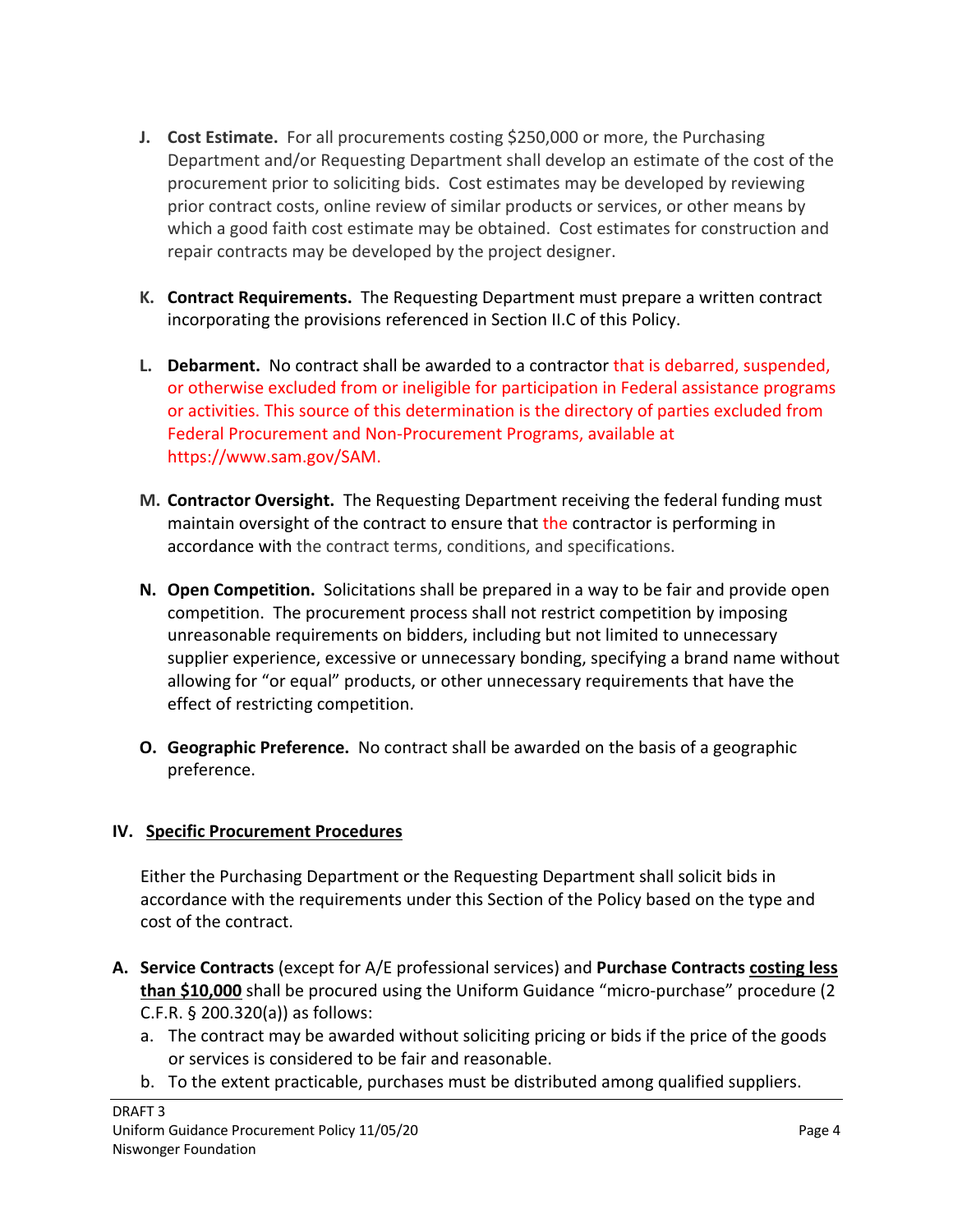- **B. Service Contracts** (except for A/E professional services) and **Purchase Contracts costing \$10,000 up to \$250,000** shall be procured using the Uniform Guidance "small purchase" procedure (2 C.F.R. § 200.320(b)) as follows:
	- a. Obtain price or rate quotes from at least two qualified sources.
	- b. Take affirmative steps to solicit price quotes from M/WBE vendors and suppliers as required under 2 C.F.R. § 200.321. (see Section III. 8)
	- c. Cost or price analysis is not required prior to soliciting bids.
	- d. Award the contract on a fixed-price basis (a not-to-exceed basis is permissible for service contracts where obtaining a fixed price is not feasible).
	- e. Award the contract to the lowest responsive, responsible bidder.
- **C. Service Contracts** (except for A/E professional services) and **Purchase Contracts costing \$250,000 and above** shall be procured using the Uniform Guidance "sealed bid" procedure (2 C.F.R. § 200.320(c)) as follows:
	- a. Cost or price analysis is required prior to soliciting bids.
	- b. Complete specifications or purchase description must be made available to all bidders.
	- c. The bid must be formally advertised in a newspaper of general circulation for at least seven full days between the date of the advertisement and the date of the public bid opening. Electronic-only advertising must be authorized by the governing board. The advertisement must state the date, time, and location of the public bid opening, indicate where specifications may be obtained, and reserve to the governing board the right to reject any or all bids only for "sound documented reasons."
	- d. Take affirmative steps to solicit price quotes from M/WBE vendors and suppliers as required under 2 C.F.R. § 200.321. (see Section III. 8)
	- e. Open bids at the public bid opening on the date, time, and at the location noticed in the public advertisement. All bids must be submitted sealed. A minimum of 2 bids must be received in order to open all bids.
	- f. Award the contract to the lowest responsive, responsible bidder on a fixed-price basis. Governing board approval is required for purchase contracts unless the governing board has delegated award authority to an individual official or employee. Any and all bids may be rejected only for "sound documented reasons."
- **D. Service Contracts** (except for A/E professional services) **costing \$250,000 and above** may be procured using the Uniform Guidance "competitive proposal" procedure (2 C.F.R. § 200.320(d)) when the "sealed bid" procedure is not appropriate for the particular type of service being sought. The procedures are as follows:
	- a. A Request for Proposals (RFP) must be publicly advertised. Formal advertisement in a newspaper is not required so long as the method of advertisement will solicit proposals from an "adequate number" of qualified firms.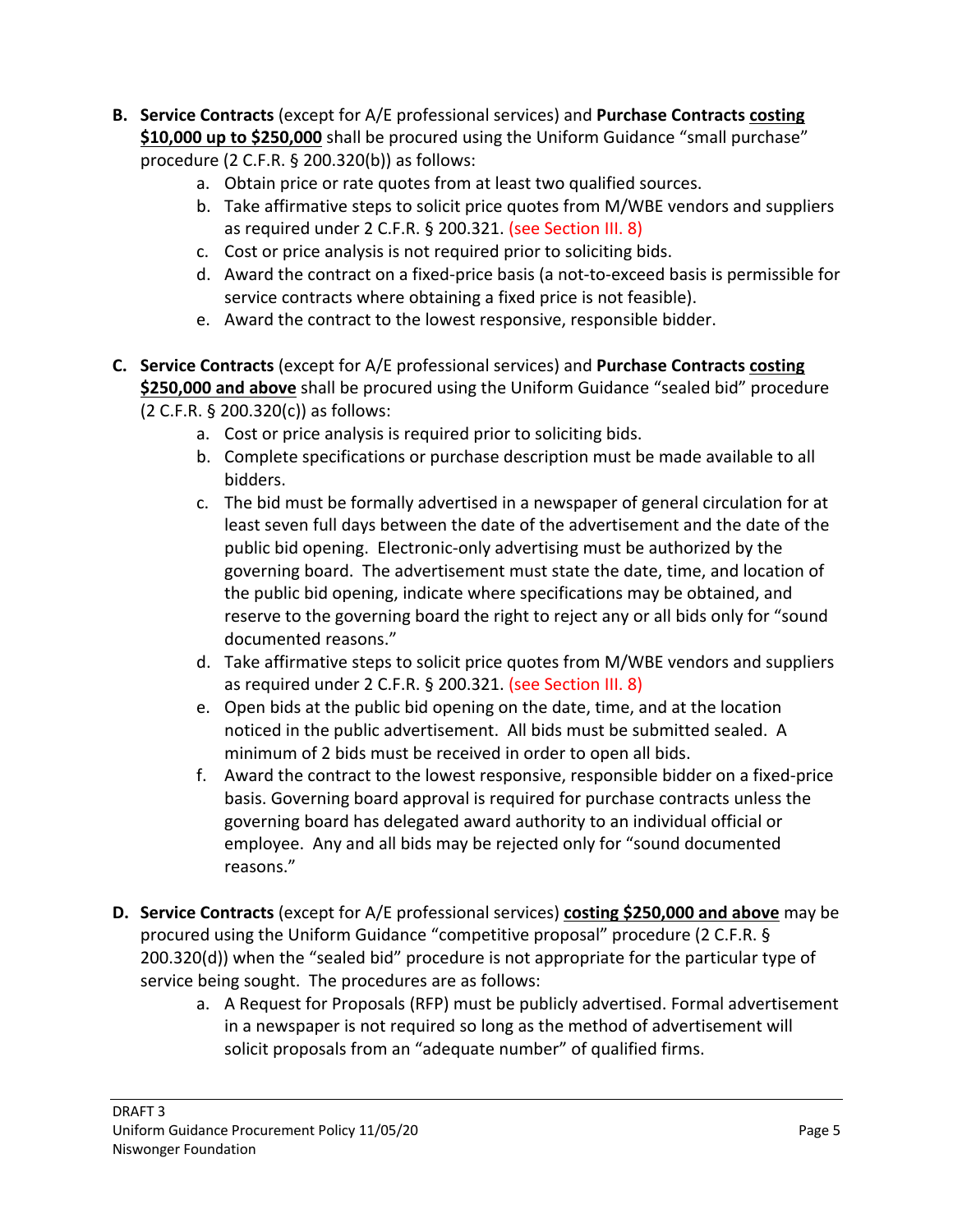- b. Take affirmative steps to solicit price quotes from M/WBE vendors and suppliers as provided under 2 C.F.R. § 200.321. (see Section III. 8)
- c. Identify evaluation criteria and relative importance of each criteria (criteria weight) in the RFP.
- d. Consider all responses to the publicized RFP to the maximum extent practical.
- e. Must have a written method for conducting technical evaluations of proposals and selecting the winning firm.
- f. Negotiate profit as a separate element of the price for each contract in which there is no price competition and in all cases where cost analysis is performed. To establish a fair and reasonable profit, consideration must be given to the complexity of the work to be performed, the risk borne by the contractor, the contractor's investment, the amount of subcontracting, the quality of its record of past performance, and industry profit rates in the surrounding geographical area for similar work.
- g. Award the contract to the responsible firm with the most advantageous proposal taking into account price and other factors identified in the RFP. Governing board approval is not required.
- h. Award the contract on a fixed-price or cost-reimbursement basis.

## **V. Exceptions**

Non-competitive contracts are allowed *only* under the following conditions and with the written approval of the federal agency or state pass-through agency that awarded the federal funds:

- **A. Sole Source**. A contract may be awarded without competitive bidding when the item is available from only one source. The Purchasing Department and/or Requesting Department shall document the justification for and lack of available competition for the item. A sole source contract must be approved by the governing board.
- **B. Public Exigency.** A contract may be awarded without competitive bidding when there is a public exigency. A public exigency exists when there is an imminent or actual threat to public health, safety, and welfare, and the need for the item will not permit the delay resulting from a competitive bidding.
- **C. Inadequate Competition.** A contract may be awarded without competitive bidding when competition is determined to be inadequate after attempts to solicit bids from a number of sources as required under this Policy does not result in a qualified winning bidder.